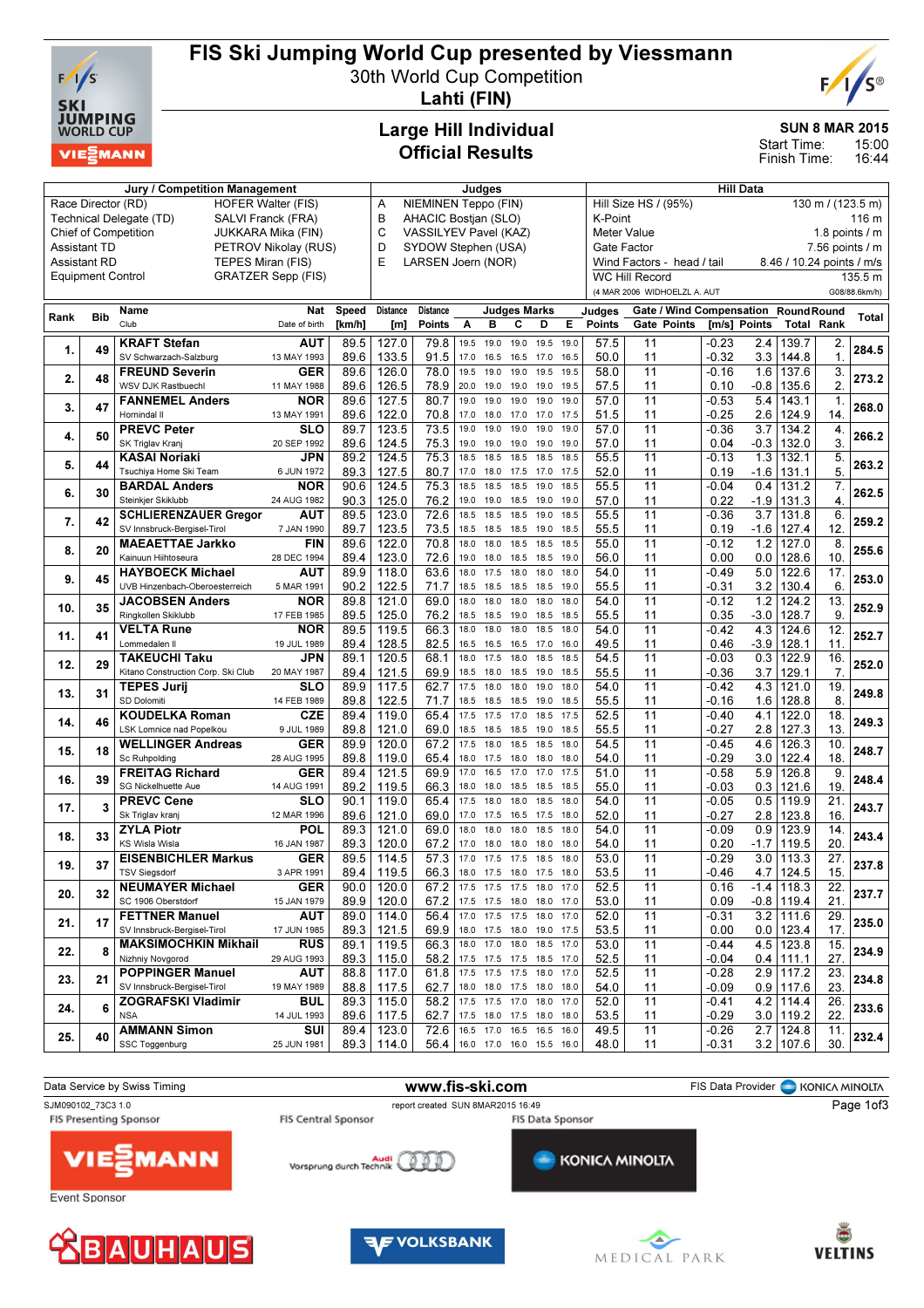

# FIS Ski Jumping World Cup presented by Viessmann

30th World Cup Competition



Lahti (FIN)

### Large Hill Individual Official Results

SUN 8 MAR 2015

15:00 16:44 Start Time: Finish Time:

|      |                | Name                                                     | <b>Nat</b>                | <b>Speed</b> | <b>Distance</b> | <b>Distance</b> |      |           | <b>Judges Marks</b>      |      |      | Judges        | Gate / Wind Compensation RoundRound |              |        |                   |     |              |
|------|----------------|----------------------------------------------------------|---------------------------|--------------|-----------------|-----------------|------|-----------|--------------------------|------|------|---------------|-------------------------------------|--------------|--------|-------------------|-----|--------------|
| Rank | <b>Bib</b>     | Club                                                     | Date of birth             | [km/h]       | [m]             | <b>Points</b>   | A    | в         | c                        | D    | E.   | <b>Points</b> | Gate Points                         | [m/s] Points |        | <b>Total Rank</b> |     | <b>Total</b> |
|      |                | <b>ITO Daiki</b>                                         | <b>JPN</b>                | 89.2         | 116.0           | 60.0            |      | 18.0 17.5 | 18.0                     | 18.0 | 18.0 | 54.0          | 11                                  | $-0.18$      | 1.8    | 115.8             | 24. |              |
| 26.  | 36             | Megmilk Snow Brand Ski Team                              | 27 DEC 1985               | 89.1         | 117.0           | 61.8            | 18.0 | 18.0      | 17.5                     | 18.5 | 18.0 | 54.0          | 11                                  | $-0.06$      | 0.6    | 116.4             | 24. | 232.2        |
|      |                | <b>WANK Andreas</b>                                      | <b>GER</b>                | 90.5         | 118.5           | 64.5            | 17.5 | 17.5      | 18.0                     | 18.5 | 17.5 | 53.0          | 11                                  | $-0.29$      | 3.0    | 120.5             | 20. |              |
| 27.  | 12             | SC Hinterzarten                                          | 18 FEB 1988               | 90.3         | 114.0           | 56.4            | 17.5 | 17.5      | 17.5                     | 18.0 | 17.0 | 52.5          | 11                                  | $-0.07$      | 0.7    | 109.6             | 29  | 230.1        |
|      |                | <b>DIETHART Thomas</b>                                   | <b>AUT</b>                | 89.8         | 117.0           | 61.8            | 18.0 | 17.5      | 18.0                     | 18.0 | 17.5 | 53.5          | 11                                  | 0.01         | $-0.1$ | 115.2             | 25  | 229.5        |
| 28.  | 16             | UVB Hinzenbach-Oberoesterreich                           | 25 FEB 1992               | 89.7         | 116.0           | 60.0            | 17.5 | 17.5      | 17.5                     | 18.0 | 17.5 | 52.5          | 11                                  | -0.18        | 1.8    | 114.3             | 25  |              |
| 29.  | 24             | <b>SJOEEN Phillip</b>                                    | <b>NOR</b>                | 89.9         | 113.0           | 54.6            | 16.5 | 17.5      | 17.5                     | 17.5 | 17.0 | 52.0          | 11                                  | $-0.59$      | 6.0    | 112.6             | 28. | 225.8        |
|      |                | <b>Bekkelaget Sk</b>                                     | 24 DEC 1995               | 89.9         | 114.5           | 57.3            | 17.0 | 17.5      | 17.5                     | 17.5 | 17.0 | 52.0          | 11                                  | $-0.38$      | 3.9    | 113.2             | 26  |              |
| 30.  | 22             | <b>DESCHWANDEN Gregor</b>                                | SUI                       | 89.2         | 113.5           | 55.5            | 17.5 | 17.0      | 17.5                     | 17.5 | 16.5 | 52.0          | $\overline{11}$                     | $-0.36$      | 3.7    | 111.2             | 30. | 220.9        |
|      |                | Horw                                                     | 27 FEB 1991               | 89.3         | 114.0           | 56.4            | 16.5 | 17.0      | 17.5                     | 17.0 | 16.5 | 50.5          | 11                                  | $-0.27$      |        | 2.8 109.7         | 28. |              |
|      |                |                                                          |                           |              |                 |                 |      |           |                          |      |      |               |                                     |              |        |                   |     |              |
|      |                | not qualified for final round                            |                           |              |                 |                 |      |           |                          |      |      |               |                                     |              |        |                   |     |              |
| 31.  | 38             | <b>DAMJAN Jernej</b>                                     | <b>SLO</b>                | 88.8         | 113.0           | 54.6            |      | 17.5 17.0 | 17.5 16.5 17.5           |      |      | 52.0          | 11                                  | $-0.42$      | 4.3    | 110.9             | 31. | 110.9        |
|      |                | SSK Sam Ihan                                             | 28 MAY 1983<br><b>JPN</b> |              |                 |                 |      |           |                          |      |      |               |                                     |              |        |                   |     |              |
| 31.  | 15             | <b>KOBAYASHI Junshiro</b><br>Megmilk Snow Brand Ski Team | 11 JUN 1991               | 89.3         | 113.0           | 54.6            |      |           | 17.5 17.5 17.0 18.0 17.0 |      |      | 52.0          | 11                                  | $-0.42$      | 4.3    | 110.9             | 31. | 110.9        |
|      |                | <b>JANDA Jakub</b>                                       | <b>CZE</b>                | 89.2         | 113.5           | 55.5            |      | 17.0 17.5 | 17.0 17.5                |      | 18.0 | 52.0          | 11                                  | $-0.29$      | 3.0    | 110.5             | 33. |              |
| 33.  | 10             | Dukla Liberec                                            | 27 APR 1978               |              |                 |                 |      |           |                          |      |      |               |                                     |              |        |                   |     | 110.5        |
|      |                | <b>DEZMAN Nejc</b>                                       | <b>SLO</b>                | 89.9         | 112.5           | 53.7            | 16.5 | 17.0      | 17.0                     | 18.0 | 17.5 | 51.5          | 11                                  | $-0.45$      | 4.6    | 109.8             | 34. |              |
| 34.  | 26             | SK Triglav Kranj                                         | 7 DEC 1992                |              |                 |                 |      |           |                          |      |      |               |                                     |              |        |                   |     | 109.8        |
|      |                | <b>AHONEN Janne</b>                                      | <b>FIN</b>                | 89.9         | 112.0           | 52.8            | 17.5 | 17.5      | 17.5                     | 18.0 | 16.5 | 52.5          | 11                                  | $-0.44$      | 4.5    | 109.8             | 34. |              |
| 34.  | 5              | Lahden Hiihtoseura                                       | 11 MAY 1977               |              |                 |                 |      |           |                          |      |      |               |                                     |              |        |                   |     | 109.8        |
| 36.  | 13             | <b>TOCHIMOTO Shohei</b>                                  | <b>JPN</b>                | 88.7         | 112.0           | 52.8            |      |           | 17.0 17.5 17.0 17.5 17.0 |      |      | 51.5          | 11                                  | $-0.40$      | 4.1    | 108.4             | 36. | 108.4        |
|      |                | Megmilk Snow Brand Ski Team                              | 21 DEC 1989               |              |                 |                 |      |           |                          |      |      |               |                                     |              |        |                   |     |              |
| 37.  | 4              | <b>HVALA Jaka</b>                                        | <b>SLO</b>                | 89.9         | 111.0           | 51.0            |      | 17.0 17.5 | 17.5 18.0 17.0           |      |      | 52.0          | 11                                  | $-0.37$      | 3.8    | 106.8             | 37. | 106.8        |
|      |                | Ssk Ponikve                                              | 15 JUL 1993               |              |                 |                 |      |           |                          |      |      |               |                                     |              |        |                   |     |              |
| 38.  | 11             | <b>MURANKA Klemens</b>                                   | <b>POL</b>                | 90.0         | 113.0           | 54.6            | 15.5 | 15.5      | 16.0                     | 15.5 | 16.0 | 47.0          | 11                                  | $-0.48$      | 4.9    | 106.5             | 38. | 106.5        |
|      |                | TS Wisla Zakopane                                        | 31 AUG 1994               |              |                 |                 |      |           |                          |      |      |               |                                     |              |        |                   |     |              |
| 39.  | $\overline{7}$ | <b>WOHLGENANNT Ulrich</b>                                | <b>AUT</b>                | 89.4         | 111.0           | 51.0            |      |           | 17.5 17.0 17.0 17.0 16.5 |      |      | 51.0          | 11                                  | $-0.42$      | 4.3    | 106.3             | 39. | 106.3        |
|      |                | SK Kehlegg-Vorarlberg                                    | 1 AUG 1994<br><b>POL</b>  | 88.5         | 111.5           | 51.9            | 17.0 | 17.5      |                          |      | 17.0 | 52.0          | 11                                  | $-0.17$      | 1.7    | 105.6             | 40. |              |
| 40.  | 14             | ZIOBRO Jan<br><b>WKS Zakopane</b>                        | 24 JUN 1991               |              |                 |                 |      |           | 17.5 17.5                |      |      |               |                                     |              |        |                   |     | 105.6        |
|      |                | <b>HAJEK Antonin</b>                                     | <b>CZE</b>                | 89.2         | 109.5           | 48.3            | 16.0 | 16.5      | 16.5 17.0                |      | 16.5 | 49.5          | 11                                  | $-0.61$      | 6.2    | 104.0             | 41. |              |
| 41.  | 9              | Dukla Liberec                                            | 12 FEB 1987               |              |                 |                 |      |           |                          |      |      |               |                                     |              |        |                   |     | 104.0        |
|      |                | <b>ASIKAINEN Lauri</b>                                   | <b>FIN</b>                | 88.7         | 109.0           | 47.4            |      | 17.0 17.0 | 17.0 17.0                |      | 16.5 | 51.0          | 11                                  | $-0.49$      | 5.0    | 103.4             | 42. |              |
| 42.  | 25             | Kuusamon Erae-Veikot                                     | 28 MAY 1989               |              |                 |                 |      |           |                          |      |      |               |                                     |              |        |                   |     | 103.4        |
|      | 19             | <b>MATURA Jan</b>                                        | <b>CZE</b>                | 89.0         | 109.5           | 48.3            |      | 16.5 17.0 | 17.0                     | 18.0 | 17.0 | 51.0          | 11                                  | $-0.37$      | 3.8    | 103.1             | 43. | 103.1        |
| 43.  |                | Dukla Liberec                                            | 29 JAN 1980               |              |                 |                 |      |           |                          |      |      |               |                                     |              |        |                   |     |              |
| 44.  | 27             | <b>PUNGERTAR Matjaz</b>                                  | <b>SLO</b>                | 89.6         | 110.0           | 49.2            |      | 17.0 17.0 | 16.5 15.5 16.5           |      |      | 50.0          | $\overline{11}$                     | $-0.33$      | 3.4    | 102.6             | 44. | 102.6        |
|      |                | <b>SSK Menges</b>                                        | 14 AUG 1990               |              |                 |                 |      |           |                          |      |      |               |                                     |              |        |                   |     |              |
| 45.  | 43             | <b>STOCH Kamil</b>                                       | <b>POL</b>                | 89.3         | 110.5           | 50.1            | 16.5 | 17.0      | 17.0 17.5                |      | 17.0 | 51.0          | 11                                  | $-0.04$      | 0.4    | 101.5             | 45. | 101.5        |
|      |                | KS Eve-nement Zakopane                                   | 25 MAY 1987               |              |                 |                 |      |           |                          |      |      |               |                                     |              |        |                   |     |              |
| 46.  | 23             | <b>DESCOMBES SEVOIE Vincent</b>                          | <b>FRA</b>                | 88.9         | 111.0           | 51.0            |      | 16.5 17.0 | 16.5                     | 16.0 | 16.5 | 49.5          | 11                                  | 0.08         | $-0.7$ | 99.8              | 46. | 99.8         |
|      |                | Douanes - Chamonix<br><b>KRAUS Marinus</b>               | 9 JAN 1984<br><b>GER</b>  | 89.5         | 110.0           | 49.2            | 16.5 | 17.0      | 17.0                     | 17.5 | 17.0 | 51.0          | 11                                  | 0.20         | $-1.7$ | 98.5              | 47. |              |
| 47.  | 34             | Wsv Oberaudorf                                           | 13 FEB 1991               |              |                 |                 |      |           |                          |      |      |               |                                     |              |        |                   |     | 98.5         |
|      |                | <b>KORNILOV Denis</b>                                    | <b>RUS</b>                | 89.3         | 107.0           | 43.8            | 17.0 | 16.5      | 17.0                     | 17.5 | 16.5 | 50.5          | 11                                  | $-0.38$      | 3.9    | 98.2              | 48. |              |
| 48.  | 1              | Sdushor N. Novgorod Dinamo                               | 17 AUG 1986               |              |                 |                 |      |           |                          |      |      |               |                                     |              |        |                   |     | 98.2         |
|      |                | <b>FORFANG Johann Andre</b>                              | <b>NOR</b>                | 89.3         | 109.0           | 47.4            | 16.5 | 17.0      | 16.5                     | 17.5 | 16.5 | 50.0          | 11                                  | 0.06         | $-0.5$ | 96.9              | 49  |              |
| 49.  | 28             | Tromsoe Skiklubb                                         | 4 JUL 1995                |              |                 |                 |      |           |                          |      |      |               |                                     |              |        |                   |     | 96.9         |
| 50.  | $\overline{2}$ | <b>CHOI Seou</b>                                         | <b>KOR</b>                | 88.8         | 105.0           | 40.2            |      |           | 16.5 16.5 16.5 17.0 16.0 |      |      | 49.5          | 11                                  | $-0.61$      | 6.2    | 95.9              | 50  | 95.9         |
|      |                | High1 Resort                                             | 3 DEC 1982                |              |                 |                 |      |           |                          |      |      |               |                                     |              |        |                   |     |              |
|      |                |                                                          |                           |              |                 |                 |      |           |                          |      |      |               |                                     |              |        |                   |     |              |